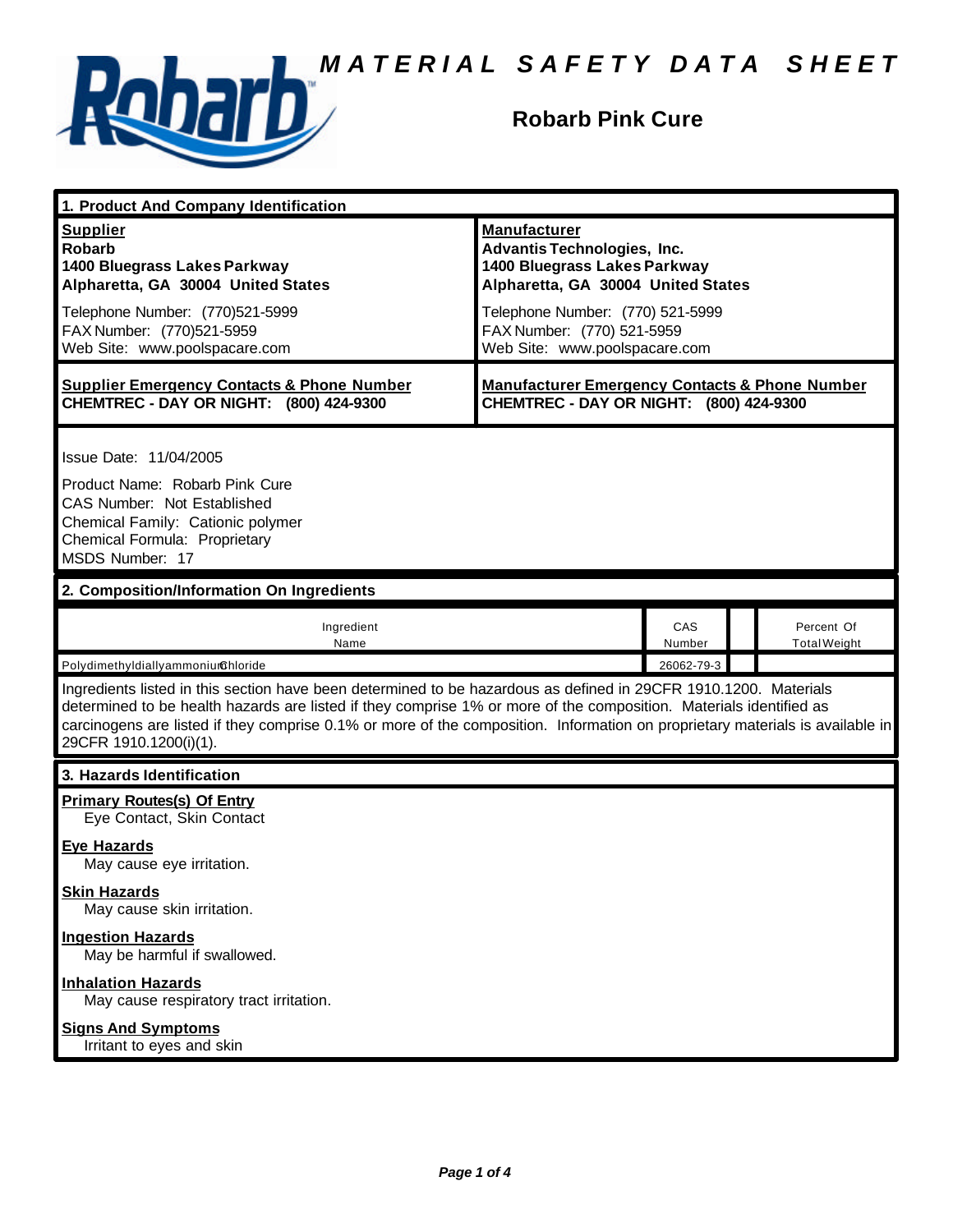## **Robarb Pink Cure**

**First Aid (Pictograms) 4. First Aid Measures Eye** In case of contact, hold eyelids apart and immediately flush eyes with plenty of water for at least 15 minutes. **Skin** Wash affected areas with soap and water. **Ingestion** DO NOT INDUCE VOMITING. Drink large amounts of water. Contact a physician or poison control. **Inhalation**

If inhaled, remove to fresh air.

### **Fire Fighting (Pictograms)**



### **5. Fire Fighting Measures**

Flash Point: n/a °F

### **Fire And Explosion Hazards**

Excess heat with prolonged evaporation can result in emission of toxic fumes. Dried material can burn to give off oxides of carbon, nitrogen and hydrogen chloride.

#### **Extinguishing Media**

Use the appropriate extinguishing media for the surrounding fire.

#### **Fire Fighting Instructions**

Firefighters should wear self-contained breathing apparatus and full protective gear.

Spills will cause very slippery conditions

#### **6. Accidental Release Measures**

Contain and/or absorb spill with inert material (e.g. sand, vermiculite).

#### **7. Handling And Storage**

#### **Handling And Storage Precautions**

Keep out of reach of children.

#### **Handling Precautions**

Avoid contact with skin and clothing.

#### **Storage Precautions**

Keep out of reach of children.

### **Work/Hygienic Practices**

Use safe chemical handling procedures suitable for the hazards presended by this material.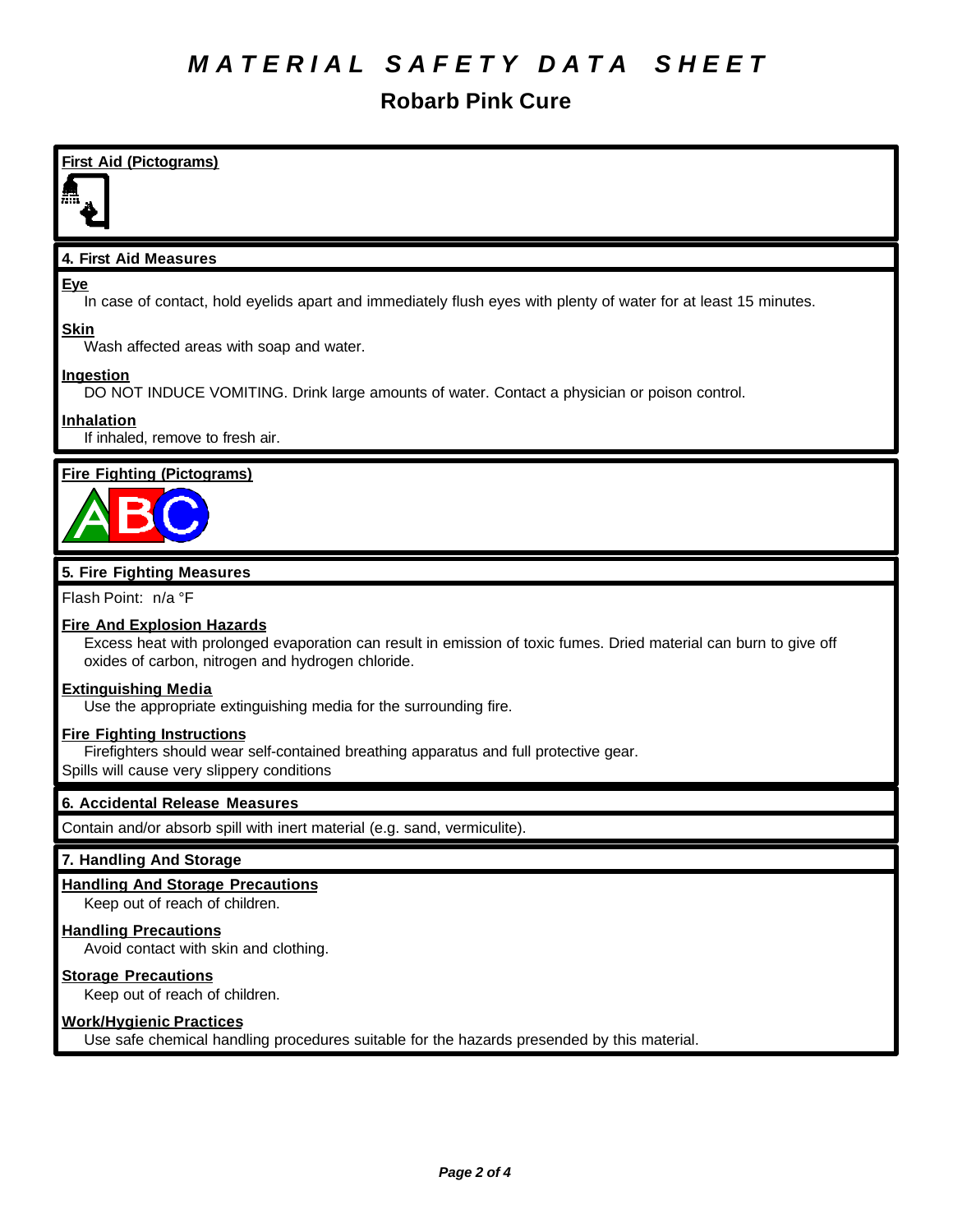## **Robarb Pink Cure**

| <b>Protective Clothing (Pictograms)</b>                                                                                                                                                                                                                                                                                                                  |
|----------------------------------------------------------------------------------------------------------------------------------------------------------------------------------------------------------------------------------------------------------------------------------------------------------------------------------------------------------|
|                                                                                                                                                                                                                                                                                                                                                          |
| 8. Exposure Controls/Personal Protection                                                                                                                                                                                                                                                                                                                 |
| <b>Engineering Controls</b><br>Local exhaust acceptable. Special exhaust not required                                                                                                                                                                                                                                                                    |
| <b>Eye/Face Protection</b><br>Safety glasses with side shields or goggles recommended.                                                                                                                                                                                                                                                                   |
| <b>Skin Protection</b><br>Chemical-resistant gloves.                                                                                                                                                                                                                                                                                                     |
| <b>Respiratory Protection</b><br>None normally required.                                                                                                                                                                                                                                                                                                 |
| 9. Physical And Chemical Properties                                                                                                                                                                                                                                                                                                                      |
| <b>Appearance</b><br><b>Blue Liquid</b>                                                                                                                                                                                                                                                                                                                  |
| Odor<br>Mild                                                                                                                                                                                                                                                                                                                                             |
| Chemical Type: Mixture<br>Physical State: Liquid<br>Melting Point: n/a °F<br>Boiling Point: 212 °F<br>Specific Gravity: 1.02<br>Molecular Weight: Proprietary<br>Percent Volitales: Negligible<br>Packing Density: Not Determined<br>Vapor Pressure: Not Determined<br>Solubility: Soluble in water<br>Viscosity: Not Determined<br>Evaporation Rate: <1 |
| 10. Stability And Reactivity                                                                                                                                                                                                                                                                                                                             |
| Stability: Stable<br>Hazardous Polymerization: will not occur                                                                                                                                                                                                                                                                                            |
| <b>Hazardous Decomposition Products</b><br>The dried material can burn to give off oxides of carbon, hydrogen and hydrogen chloride.                                                                                                                                                                                                                     |
| 11. Toxicological Information                                                                                                                                                                                                                                                                                                                            |
| No Data Available                                                                                                                                                                                                                                                                                                                                        |
| 12. Ecological Information                                                                                                                                                                                                                                                                                                                               |
| No Data Available                                                                                                                                                                                                                                                                                                                                        |